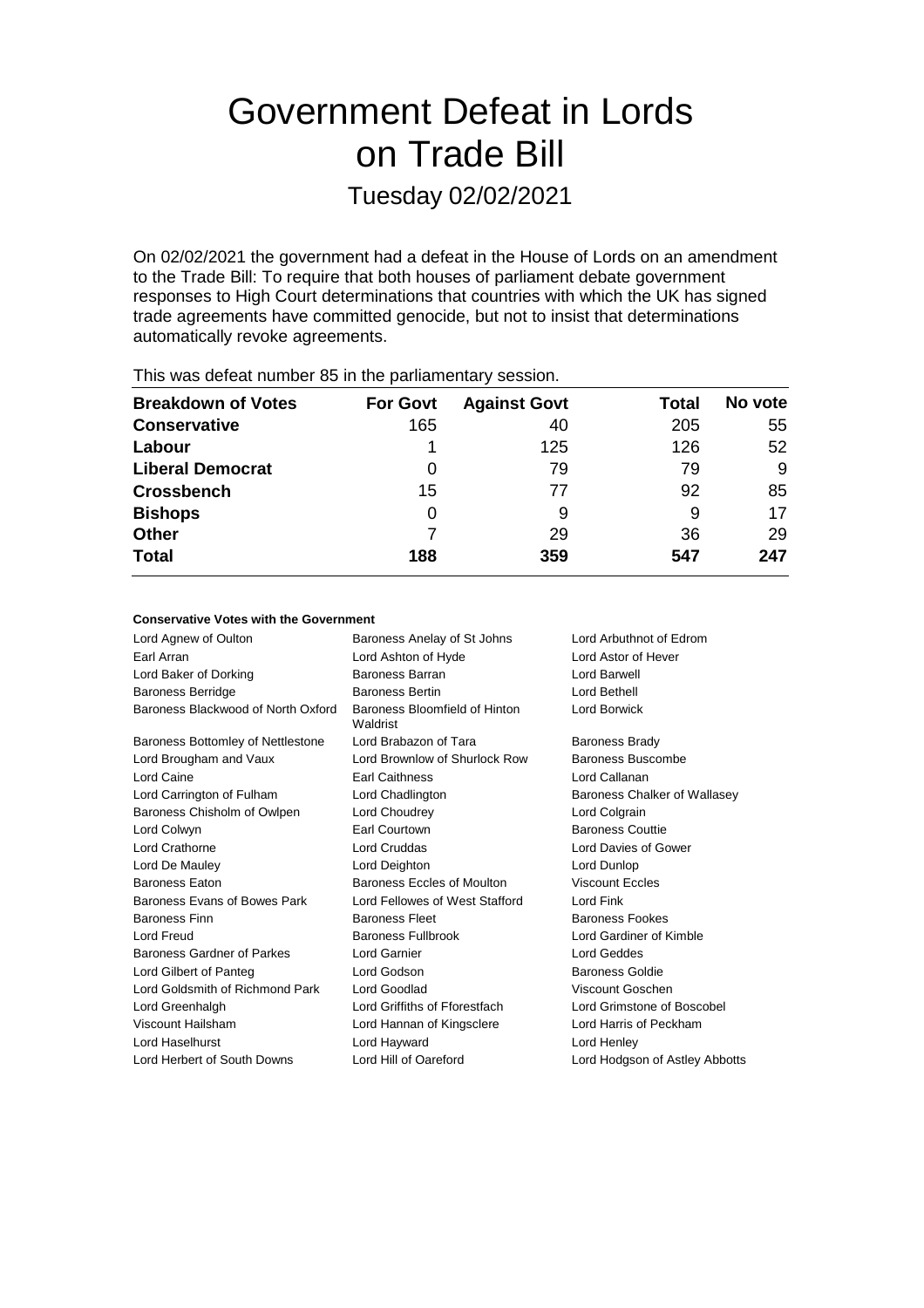#### **Conservative Votes against the Government**

Baroness Altmann Lord Balfe Lord Blencathra Lord Bourne of Aberystwyth Viscount Bridgeman Baroness Browning Earl Cathcart **Lord Cormack** Lord Cormack Lord Deben Lord Dobbs Lord Duncan of Springbank Lord Fairfax of Cameron Lord Farmer **Lord Forsyth of Drumlean** Lord Framlingham Lord James of Blackheath Earl Liverpool Lord Livingston of Parkhead Lord Mackay of Clashfern Lord Mancroft Lord McInnes of Kilwinning Baroness Meyer **Baroness Mobarik Baroness Neville-Jones** Baroness Neville-Jones Baroness Newlove Lord Pickles Lord Polak Lord Ribeiro Viscount Ridley Lord Sheikh Lord Shinkwin Lord Sterling of Plaistow Baroness Stroud Lord Swinfen Viscount Trenchard Baroness Warsi Lord Wasserman

Lord Holmes of Richmond Lord Horam Earl Howe Lord Howell of Guildford **Lord Hunt of Wirral** Baroness Jenkin of Kennington<br>
Lord Johnson of Marvlebone Lord Keen of Elie **Lord King of Bridgwater** Lord Johnson of Marylebone Lord Keen of Elie Lord King of Bridgwater Lord Kirkham Lord Lamont of Lerwick Lord Lancaster of Kimbolton Lord Lang of Monkton Lord Lansley Lord Leigh of Hurley Lord Lilley Earl Lindsay Lord Lingfield Lord Lucas Lord Marland Lord Maude of Horsham Lord McColl of Dulwich Baroness McGregor-Smith Lord McLoughlin Lord Mendoza Baroness Mone Baroness Morgan of Cotes Baroness Morris of Bolton **Lord Moylan** Lord Moyness Morris of Bolton Lord Moynihan Baroness Noakes Lord Northbrook Lord Norton of Louth Lord O'Shaughnessy **Lord Parkinson of Whitley Bay** Baroness Penn Baroness Pidding Lord Popat Lord Porter of Spalding Lord Price Lord Rana Lord Randall of Uxbridge Lord Ranger **Baroness Rawlings** Lord Reay Rawlings Lord Reay Baroness Redfern **Lord Renfrew of Kaimsthorn** Lord Risby Baroness Rock Lord Rose of Monewden Lord Rotherwick Lord Saatchi Baroness Sanderson of Welton Lord Sarfraz Lord Sassoon **Baroness Sater** Baroness Scott of Bybrook Lord Sharpe of Epsom Baroness Shephard of Northwold Lord Sherbourne of Didsbury Baroness Shields Earl Shrewsbury Lord Smith of Hindhead Lord Spencer of Alresford Baroness Stedman-Scott Lord Stewart of Dirleton Lord Strathclyde Lord Suri Lord Taylor of Holbeach Lord Tebbit Lord Trefgarne Lord True Viscount Ullswater Lord Vaizey of Didcot Baroness Vere of Norbiton Lord Vinson Lord Wakeham Lord Waldegrave of North Hill Lord Wei Lord Wharton of Yarm Lord Whitby Lord Willetts **Baroness Williams of Trafford** Lord Wolfson of Tredegar Lord Young of Cookham Lord Young of Graffham Viscount Younger of Leckie

Lord Naseby **Baroness Neville-Rolfe** Baroness Nicholson of Winterbourne Baroness Seccombe **Lord Selkirk of Douglas** Baroness Shackleton of Belgravia

Lord Glenarthur Lord Gold Baroness Hodgson of Abinger

#### **Labour Votes with the Government** Lord Mandelson

### **Labour Votes against the Government**

Lord Adonis Lord Alli Lord Anderson of Swansea Baroness Andrews **Baroness Armstrong of Hill Top** Lord Bach Lord Bassam of Brighton **Lord Berkeley Baroness Billingham** Baroness Blower Lord Boateng Lord Bradley Lord Bragg **Lord Browne of Ladyton** Baroness Bryan of Partick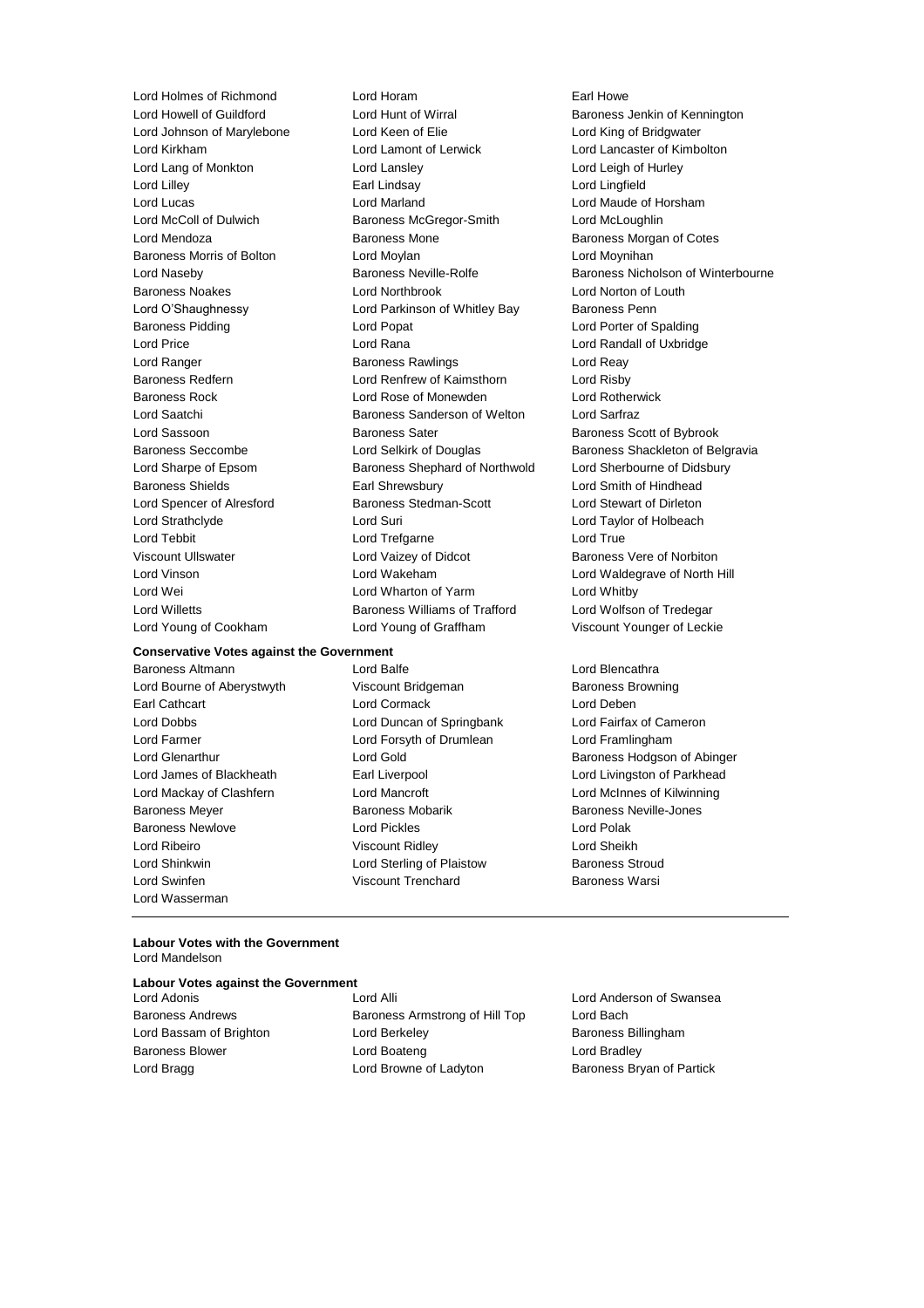Lord Carter of Coles Baroness Chakrabarti Viscount Chandos Lord Clark of Windermere **Baroness Clark of Kilwinning** Baroness Cohen of Pimlico Lord Collins of Highbury Baroness Corston Baroness Crawley Lord Cunningham of Felling Theory Lord Davies of Brixton Theory Baroness Donaghy Baroness Drake **Lord Dubs** Lord Dubs **Lord Eatwell** Lord Elder Lord Falconer of Thoroton Lord Faulkner of Worcester Lord Filkin **Lord Foulkes of Cumnock** Baroness Gale Lord Giddens **Baroness Golding** Baroness Goudie Baroness Goudie Lord Grantchester Lord Griffiths of Burry Port Lord Grocott Lord Hain Lord Harris of Haringey Lord Haskel Lord Haughey Lord Haworth Baroness Hayman of Ullock Baroness Hayter of Kentish Town Baroness Healy of Primrose Hill Lord Hendy Baroness Henig Baroness Hilton of Eggardon Lord Hollick Lord Howarth of Newport Lord Hoyle Lord Hunt of Kings Heath Lord Hutton of Furness **Baroness Jones of Whitchurch** Lord Jones Lord Jordan Lord Judd Lord Kennedy of Southwark Baroness Kennedy of The Shaws Lord Knight of Weymouth Baroness Lawrence of Clarendon Lord Layard Lord Leitch Lord Lennie Lord Levy Baroness Liddell of Coatdyke Lord Liddle Baroness Lister of Burtersett Lord MacKenzie of Culkein Baroness Mallalieu Baroness Massey of Darwen Lord Maxton Lord McAvoy Lord McConnell of Glenscorrodale Baroness McDonagh Baroness McIntosh of Hudnall Lord McKenzie of Luton Lord Mendelsohn Lord Mitchell Lord Monks **Lord Murphy of Torfaen** Baroness Nye Baroness Osamor **Baroness** Correct Lord Parekh Baroness Pitkeathley Lord Prescott Baroness Primarolo Baroness Quin Baroness Ramsay of Cartvale Baroness Rebuck Lord Robertson of Port Ellen Lord Rosser **Lord Rowlands Baroness Royall of Blaisdon** Lord Sawyer **Baroness Sherlock** Lord Sikka Viscount Simon Baroness Smith of Gilmorehill Baroness Smith of Basildon Lord Snape **Lord Stevenson of Balmacara** Baroness Taylor of Bolton Baroness Thornton Lord Touhig Lord Tunnicliffe Lord Turnberg **Baroness Warwick of Undercliffe** Lord Watson of Invergowrie Lord Watts **Lord West of Spithead** Baroness Wheeler Baroness Whitaker **Lord Whitty Lord Whitty** Baroness Wilcox of Newport Lord Wills Lord Winston Lord Wood of Anfield Lord Woodley Baroness Young of Old Scone

#### **Liberal Democrat Votes with the Government**

#### **Liberal Democrat Votes against the Government**

Lord Alliance **Baroness Bakewell of Hardington** Lord Beith **Baroness Benjamin** Baroness Benjamin Baroness Bonham-Carter of Yarnbury Baroness Bowles of Berkhamsted Lord Bradshaw Baroness Brinton Lord Bruce of Bennachie Lord Burnett Baroness Burt of Solihull Lord Campbell of Pittenweem Lord Chidgey Lord Clement-Jones Lord Dholakia Baroness Doocey Baroness Featherstone Lord Foster of Bath **Lord Fox** Lord Fox **Baroness Garden of Frognal** Lord German Lord Goddard of Stockport Lord Greaves Baroness Grender **Baroness Hammed Baroness Hammed Baroness Harris of Richmond** Baroness Humphreys Baroness Hussein-Ece Baroness Janke Baroness Jolly **Communist Coney Conetive** Lord Jones of Cheltenham **Baroness Kramer** Lord Lee of Trafford Baroness Ludford Lord Marks of Henley-on-Thames Lord McNally Baroness Miller of Chilthorne Domer Lord Newby

Lord Addington Lord Alderdice Lord Allan of Hallam Mandeville

Baroness Barker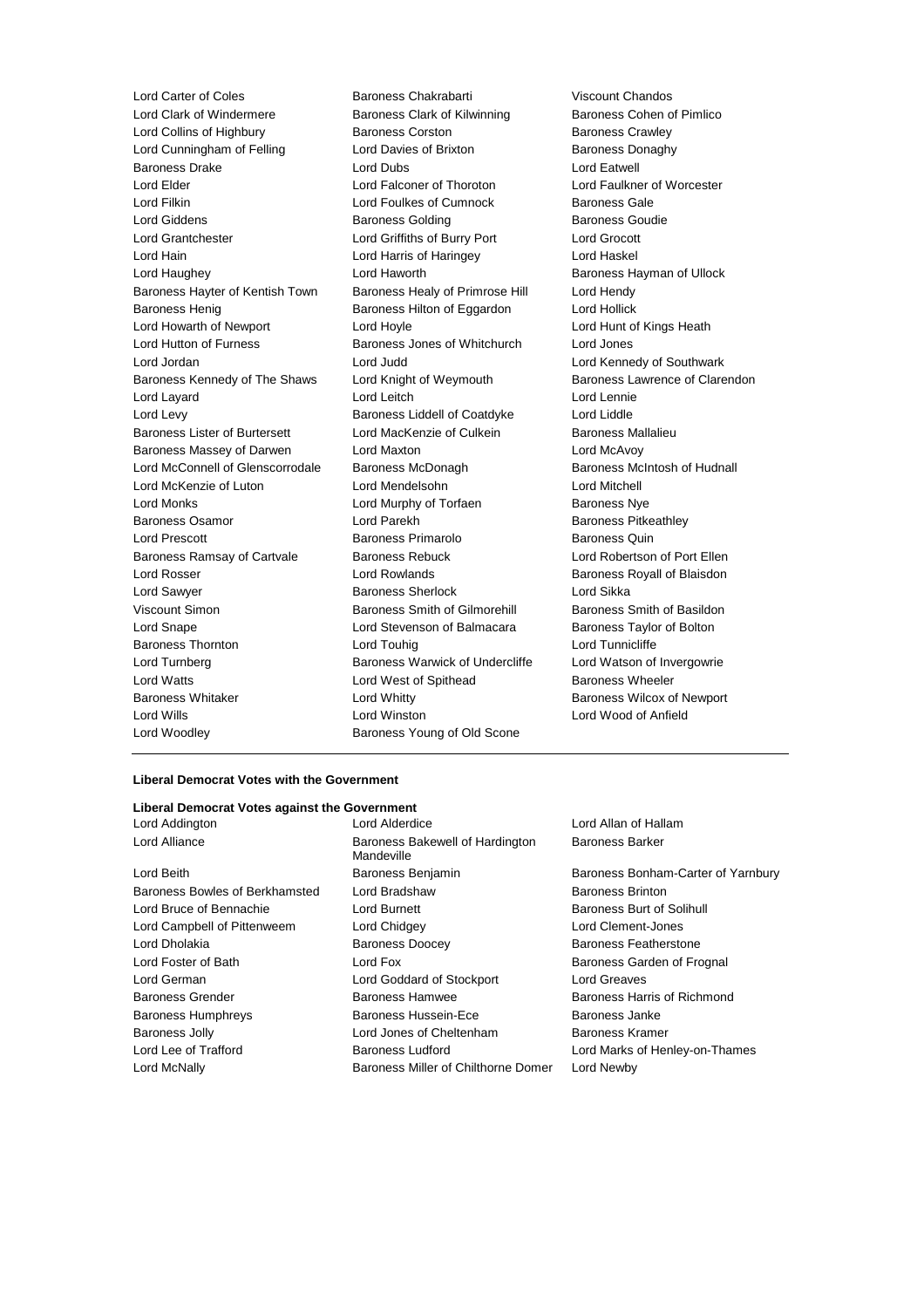- Baroness Northover Lord Oates Lord Paddick Lord Palmer of Childs Hill Baroness Parminter Baroness Pinnock<br>
Lord Purvis of Tweed Baroness Randerson Baroness Pinnock Lord Purvis of Tweed Baroness Randerson Lord Redesdale Lord Rennard Lord Roberts of Llandudno Baroness Scott of Needham Market Lord Scriven Lord Sharkey Lord Sharkey Baroness Sheehan **Baroness Sheehan** Lord Shipley **Baroness Smith of Newnham** Lord Stephen Lord Stoneham of Droxford Lord Storey Lord Strasburger **Lord Stunell** Baroness Suttie Lord Taylor of Goss Moor **Lord Teverson** Communist Cord Taylor of Winchester Lord Thomas of Winchester<br>
Lord Thomas of Gresford **Baroness Thornhill** Cord Tope Lord Tope Lord Thomas of Gresford **Baroness Thornhill** Lord Tope **Lord Tope** Baroness Tyler of Enfield Lord Tyler Lord Verjee Lord Wallace of Saltaire Baroness Walmsley Lord Willis of Knaresborough Lord Wrigglesworth
	-

## **Crossbench Votes with the Government**

Lord Butler of Brockwell Lord Carrington Earl Erroll Baroness Falkner of Margravine Lord Hogan-Howe Baroness Hogg **Lord Macpherson of Earl's Court** Lord Neuberger of Abbotsbury Lord Powell of Bayswater Lord Richards of Herstmonceux Lord Thomas of Cwmgiedd Lord Thurlow Lord Walker of Aldringham Lord Wilson of Tillyorn

#### **Crossbench Votes against the Government**

Lord Berkeley of Knighton **Lord Best** Lord Bichard Lord Bichard Baroness Boycott **Exercise School** Lord Broers **Baroness Brown of Cambridge** Lord Brown of Eaton-under-Heywood Baroness Bull Baroness Butler-Sloss Lord Cameron of Dillington Lord Carey of Clifton Lord Carlile of Berriew Lord Chartres **Earl Clancarty** Earl Clancarty **Baroness Clark of Calton** Viscount Colville of Culross **Earl Courtenay of Devon** Baroness Coussins Baroness Cox **Lord Craig of Radley** Viscount Craigavon Lord Crisp Lord Cromwell Lord Curry of Kirkharle Lord Dannatt **Baroness Deech** Baroness Deech Baroness D'Souza Lord Eames **Lord Field of Birkenhead** Baroness Finlay of Llandaff Lord Freyberg **Lord Greenway Community** Baroness Grey-Thompson Lord Hannay of Chiswick Lord Harries of Pentregarth Baroness Hollins Lord Hope of Craighead Baroness Hunt of Bethnal Green Lord Hylton Lord Janvrin Lord Jay of Ewelme Lord Kakkar Lord Kerr of Kinlochard Baroness Kidron Lord Kilclooney Lord Laming **Earl Lytton** Earl Lytton **Lord Macdonald of River Glaven** Lord Mair Baroness Masham of Ilton Baroness Meacher Baroness Morgan of Drefelin Baroness Murphy Baroness Neuberger Baroness O'Loan **Baroness O'Neill of Bengarve** Lord Pannick Lord Ramsbotham Lord Ravensdale Lord Rees of Ludlow Lord Ricketts Lord Rowe-Beddoe Lord Russell of Liverpool Duke of Somerset Lord St John of Bletso Lord Stirrup Lord Vaux of Harrowden Baroness Watkins of Tavistock Viscount Waverley Duke of Wellington Baroness Wheatcroft Lord Wilson of Dinton Lord Woolf **Baroness Young of Hornsey** 

Lord Aberdare Lord Alton of Liverpool Lord Anderson of Ipswich

#### **Bishop Votes with the Government**

#### **Bishop Votes against the Government**

| Bishop of Blackburn | Archbishop of Canterbury    | Bishop of Coventry         |
|---------------------|-----------------------------|----------------------------|
| Bishop of Leeds     | <b>Bishop of Manchester</b> | Bishop of Oxford           |
| Bishop of Salisbury | Bishop of St Albans         | <b>Bishop of Worcester</b> |